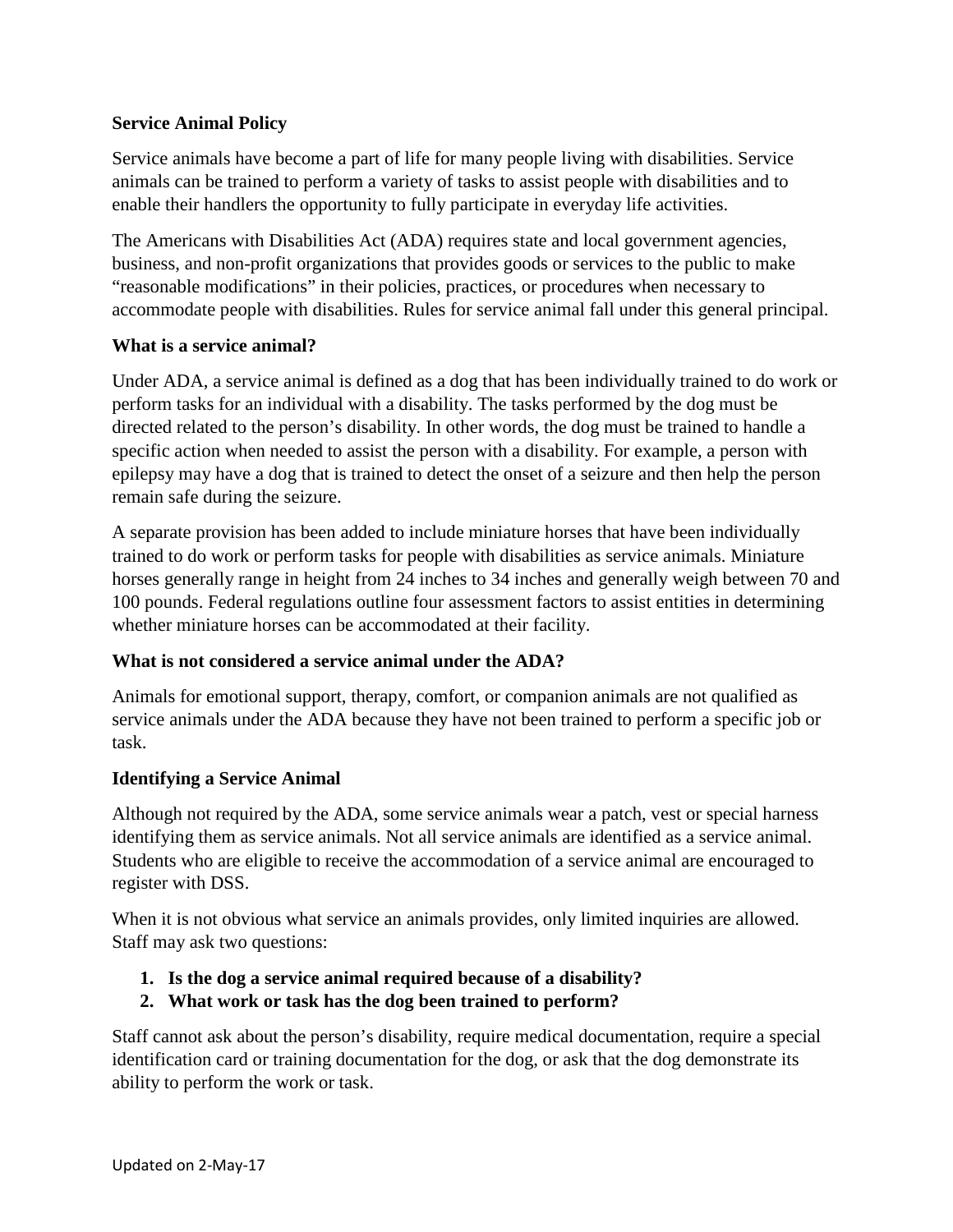## **Denying Access**

Allergies and fear of dogs are not valid reasons for denying access or refusing service to people using service animals. When a person who is allergic to dog dander and a person who uses a service animal must spend time in the same room or facility, for example, in a school classroom, they both should be accommodated by assigning them, if possible, to different locations within the room or different rooms in the facility.

## **Removal of Service Animal**

A person with a disability cannot be asked to remove his service animal from the premises unless:

- 1. The dog is out of control and the handler does not take effective action to control it.
- 2. The dog is not housebroken.

When there is a legitimate reason to ask that a service animal be removed, staff must offer the person with the disability the opportunity to obtain goods or services without the animal's presence.

## **Important Reminders**

- 1. The service animals handler is responsible for the care and supervision their service animal.
- 2. According to the Alabama State law, dogs (including service dogs) must have current vaccinations. (Code of Alabama 1975, Section 3-7A-2)
- 3. The ADA requires that service animals be under the control of their handler at all times.
- 4. Service animals must be harnessed, leashed, or tethered while in public places unless these devices interfere with the service animal's work or the person's disability prevents use of these devices. In that case, the person must use voice, signal, or other effective means to maintain control of the animal.
- 5. Under control means that a service animal should not be allowed to bark repeatedly in a lecture hall, theater, library, or other quiet place. However, if a dog barks just once, or barks because someone has provoked it, this would not mean that the dog is out of control.
- 6. If a service animal is out of control and the handler does not take effective action to control, staff may request that the animal be removed from the premises.
- 7. Any person who is found to be in violation of this policy is subject to disciplinary action from college officials.

Please review the Southern Union State Community College handbook for more information about the Campus Pet Policy.